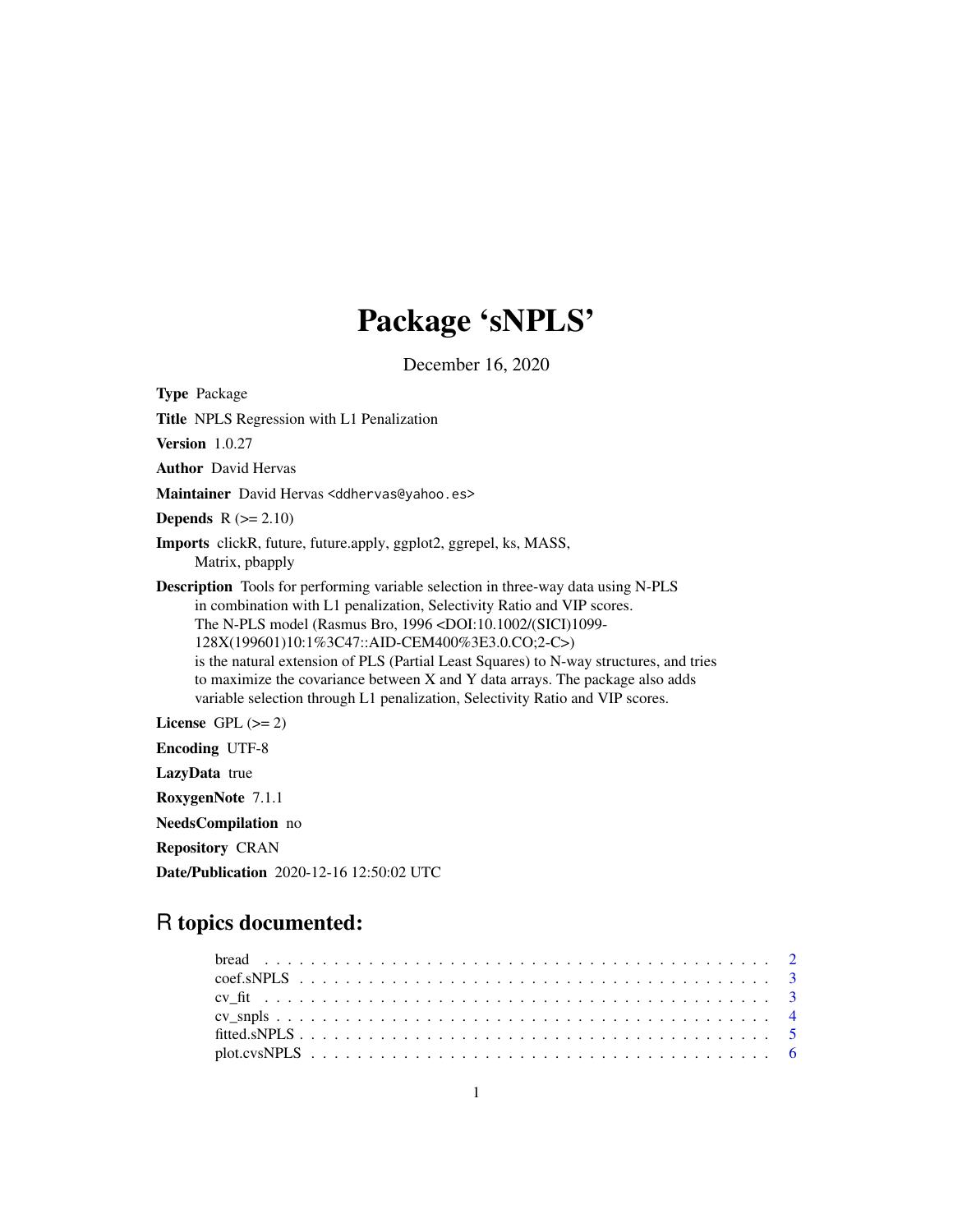#### <span id="page-1-0"></span> $2 \t\t bread$

| $\overline{7}$ |
|----------------|
| $\overline{7}$ |
| -8             |
| - 8            |
| 9              |
|                |
|                |
|                |
|                |
|                |
|                |
|                |
|                |
|                |
|                |

#### **Index** the contract of the contract of the contract of the contract of the contract of the contract of the contract of the contract of the contract of the contract of the contract of the contract of the contract of the co

bread *Bread data*

## Description

Evaluation of ten bread with respect to eleven attributes by eight judges (Xbread). The outcome is the salt content of each bread (Ybread).

#### Usage

data(bread)

#### Format

An object of class list of length 2.

#### References

Bro, R, Multi-way Analysis in the Food Industry. Models, Algorithms, and Applications. 1998. PhD thesis, University of Amsterdam (NL) & Royal Veterinary and Agricultural University (DK).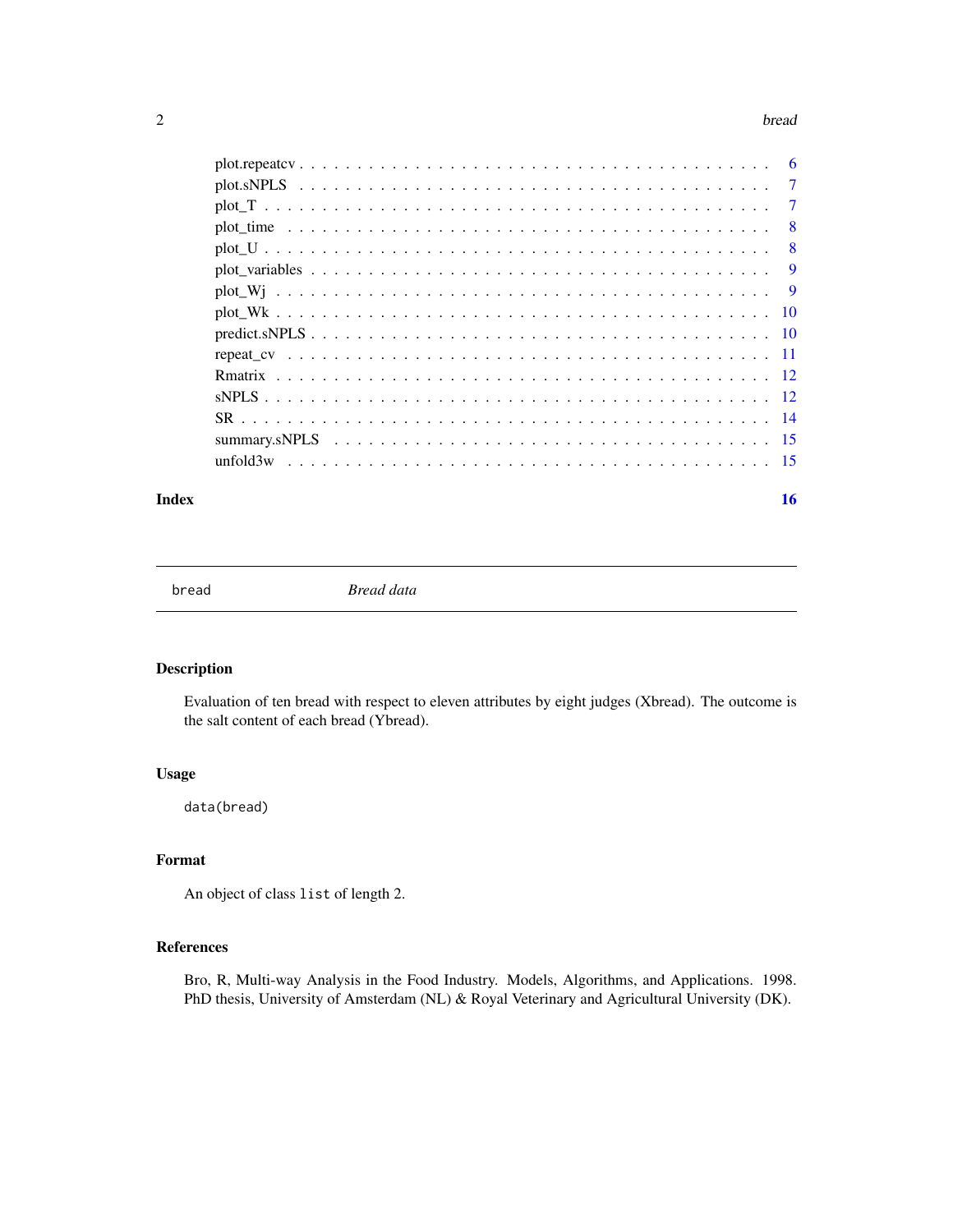<span id="page-2-0"></span>

## Description

Extract coefficients from a sNPLS model

## Usage

```
## S3 method for class 'sNPLS'
coef(object, as.matrix = FALSE, ...)
```
## Arguments

| object    | A sNPLS model fit                                         |
|-----------|-----------------------------------------------------------|
| as.matrix | Should the coefficients be presented as matrix or vector? |
| .         | Further arguments passed to coef                          |

#### Value

A matrix (or vector) of coefficients

| cv_fit | <i>Internal function for cv_snpls</i> |
|--------|---------------------------------------|
|--------|---------------------------------------|

## Description

```
Internal function for cv_snpls
```

```
cv_fit(
  xtrain,
  ytrain,
  xval,
  yval,
  ncomp,
  threshold_j = NULL,
  threshold_k = NULL,
  keepJ = NULL,
  keepK = NULL,
  method,
  ...
\mathcal{E}
```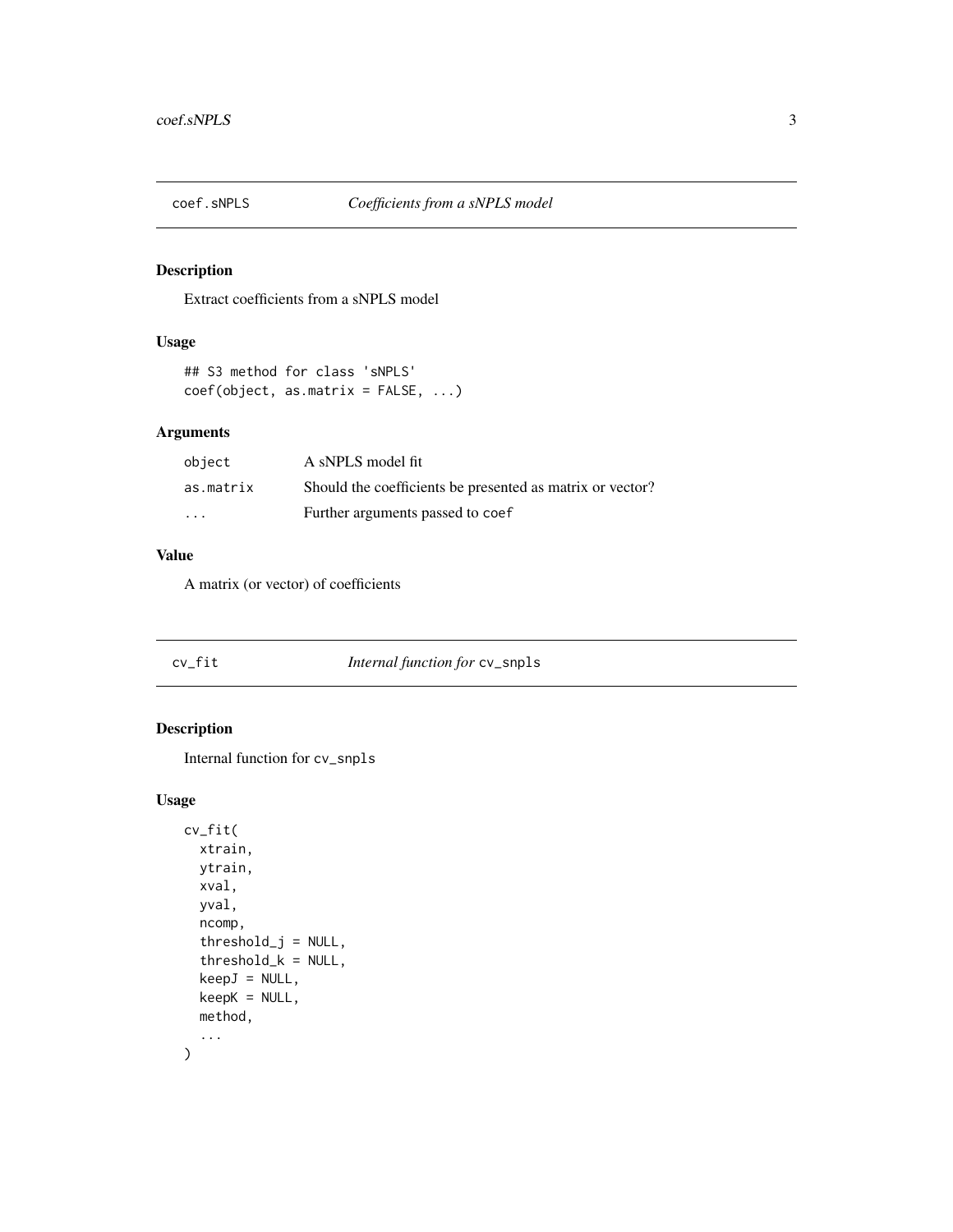<span id="page-3-0"></span>

| xtrain      | A three-way training array                                                                     |
|-------------|------------------------------------------------------------------------------------------------|
| ytrain      | A response training matrix                                                                     |
| xval        | A three-way test array                                                                         |
| yval        | A response test matrix                                                                         |
| ncomp       | Number of components for the sNPLS model                                                       |
| threshold_j | Threshold value on W <sub>1</sub> . Scaled between $[0, 1)$                                    |
| threshold k | Threshold value on Wk. Scaled between $[0, 1)$                                                 |
| keepJ       | Number of variables to keep for each component, ignored if threshold <i>j</i> is pro-<br>vided |
| keepK       | Number of 'times' to keep for each component, ignored if threshold k is pro-<br>vided          |
| method      | Select between sNPLS, sNPLS-SR or sNPLS-VIP                                                    |
| $\ddotsc$   | Further arguments passed to sNPLS                                                              |

## Value

Returns the CV mean squared error

cv\_snpls *Cross-validation for a sNPLS model*

## Description

Performs cross-validation for a sNPLS model

```
cv_snpls(
  X_npls,
  Y_npls,
  ncomp = 1:3,
  samples = 20,
  keepJ = NULL,
  keepK = NULL,nfold = 10,parallel = TRUE,
  method = "sNPLS",
  ...
\mathcal{L}
```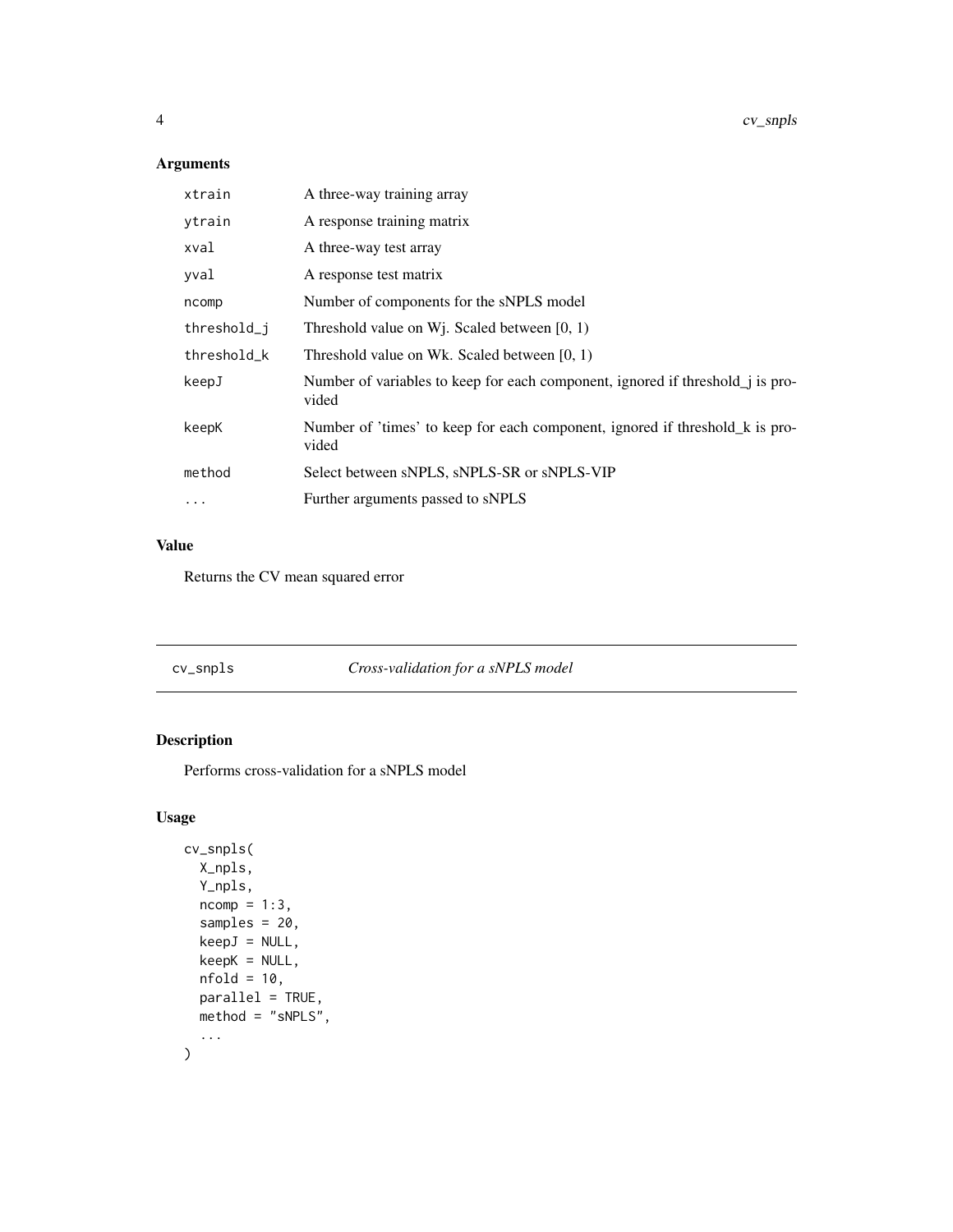#### <span id="page-4-0"></span>fitted.sNPLS 5

#### Arguments

| X_npls   | A three-way array containing the predictors.                                                   |
|----------|------------------------------------------------------------------------------------------------|
| Y_npls   | A matrix containing the response.                                                              |
| ncomp    | A vector with the different number of components to test                                       |
| samples  | Number of samples for performing random search in continuous thresholding                      |
| keepJ    | A vector with the different number of selected variables to test for discrete<br>thresholding  |
| keepK    | A vector with the different number of selected 'times' to test for discrete thresh-<br>olding  |
| nfold    | Number of folds for the cross-validation                                                       |
| parallel | Should the computations be performed in parallel? Set up strategy first with<br>future::plan() |
| method   | Select between sNPLS, sNPLS-SR or sNPLS-VIP                                                    |
| .        | Further arguments passed to sNPLS                                                              |

#### Value

A list with the best parameters for the model and the CV error

#### Examples

```
## Not run:
X_npls<-array(rpois(7500, 10), dim=c(50, 50, 3))
Y_npls<-matrix(2+0.4*X_npls[,5,1]+0.7*X_npls[,10,1]-0.9*X_npls[,15,1]+
0.6*X_npls[,20,1]- 0.5*X_npls[,25,1]+rnorm(50), ncol=1)
#Grid search for discrete thresholding
cv1<- cv_snpls(X_npls, Y_npls, ncomp=1:2, keepJ = 1:3, keepK = 1:2, parallel = FALSE)
#Random search for continuous thresholding
cv2<- cv_snpls(X_npls, Y_npls, ncomp=1:2, samples=20, parallel = FALSE)
```
## End(Not run)

fitted.sNPLS *Fitted method for sNPLS models*

## Description

Fitted method for sNPLS models

```
## S3 method for class 'sNPLS'
fitted(object, ...)
```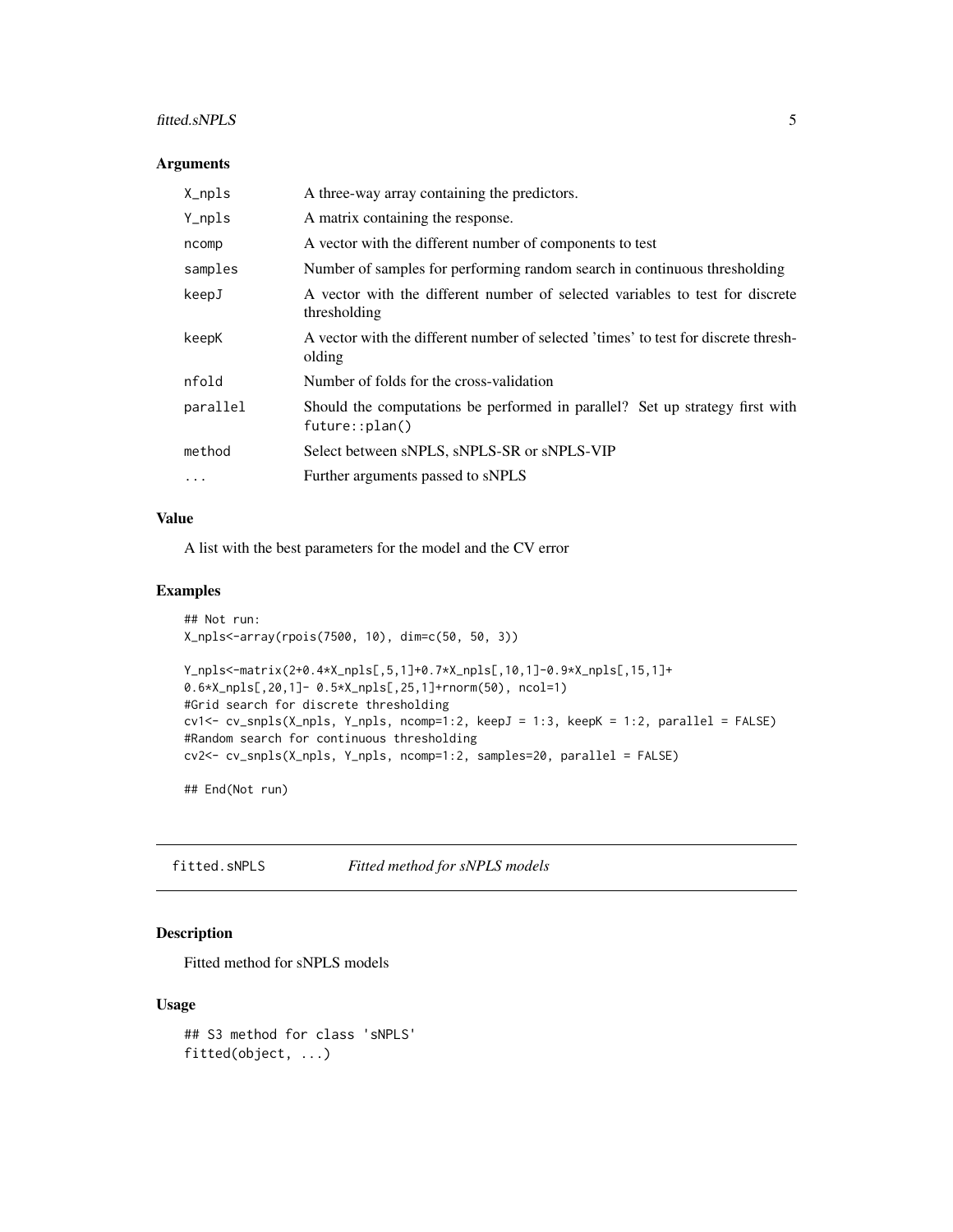<span id="page-5-0"></span>

| object   | A sNPLS model fit                  |
|----------|------------------------------------|
| $\cdots$ | Further arguments passed to fitted |

#### Value

Fitted values for the sNPLS model

plot.cvsNPLS *Plot cross validation results for sNPLS objects*

## Description

Plot function for visualization of cross validation results for sNPLS models

#### Usage

## S3 method for class 'cvsNPLS'  $plot(x, \ldots)$ 

## Arguments

| X | A cv_sNPLS object |
|---|-------------------|
| . | Not used          |

## Value

A facet plot with the results of the cross validation

plot.repeatcv *Density plot for repeat\_cv results*

#### Description

Plots a grid of slices from the 3-D kernel denity estimates of the repeat\_cv function

## Usage

## S3 method for class 'repeatcv'  $plot(x, \ldots)$ 

## Arguments

|   | A repeate v object               |
|---|----------------------------------|
| . | Further arguments passed to plot |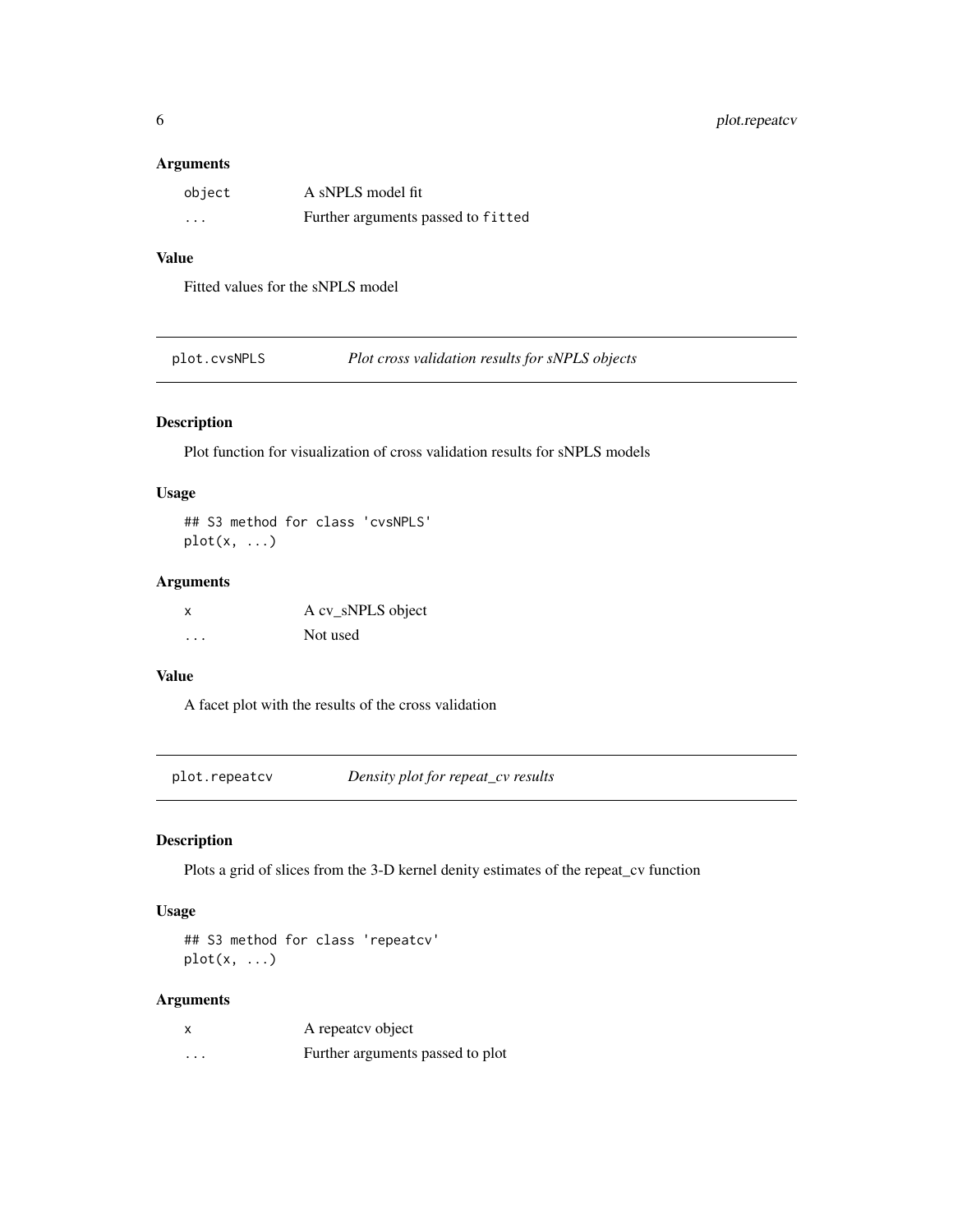## <span id="page-6-0"></span>plot.sNPLS 7

## Value

A grid of slices from a 3-D density plot of the results of the repeated cross-validation

## plot.sNPLS *Plots for sNPLS model fits*

#### Description

Different plots for sNPLS model fits

## Usage

```
## S3 method for class 'sNPLS'
plot(x, type = "T", comps = c(1, 2), labels = TRUE, group = NULL, ...)
```
## Arguments

| $\mathsf{x}$ | A sNPLS model fit                                                                                                           |
|--------------|-----------------------------------------------------------------------------------------------------------------------------|
| type         | The type of plot. One of those: "T", "U", "Wj", "Wk", "time" or "variables"                                                 |
| comps        | Vector with the components to plot. It can be of length norm for types "time"<br>and "variables" and of length 2 otherwise. |
| labels       | Should rownames be added as labels to the plot?                                                                             |
| group        | Vector with categorical variable defining groups (optional)                                                                 |
| $\cdots$     | Not used                                                                                                                    |

## Value

A plot of the type specified in the type parameter

plot\_T *Internal function for* plot.sNPLS

## Description

Internal function for plot.sNPLS

## Usage

plot\_T(x, comps, labels, group = NULL)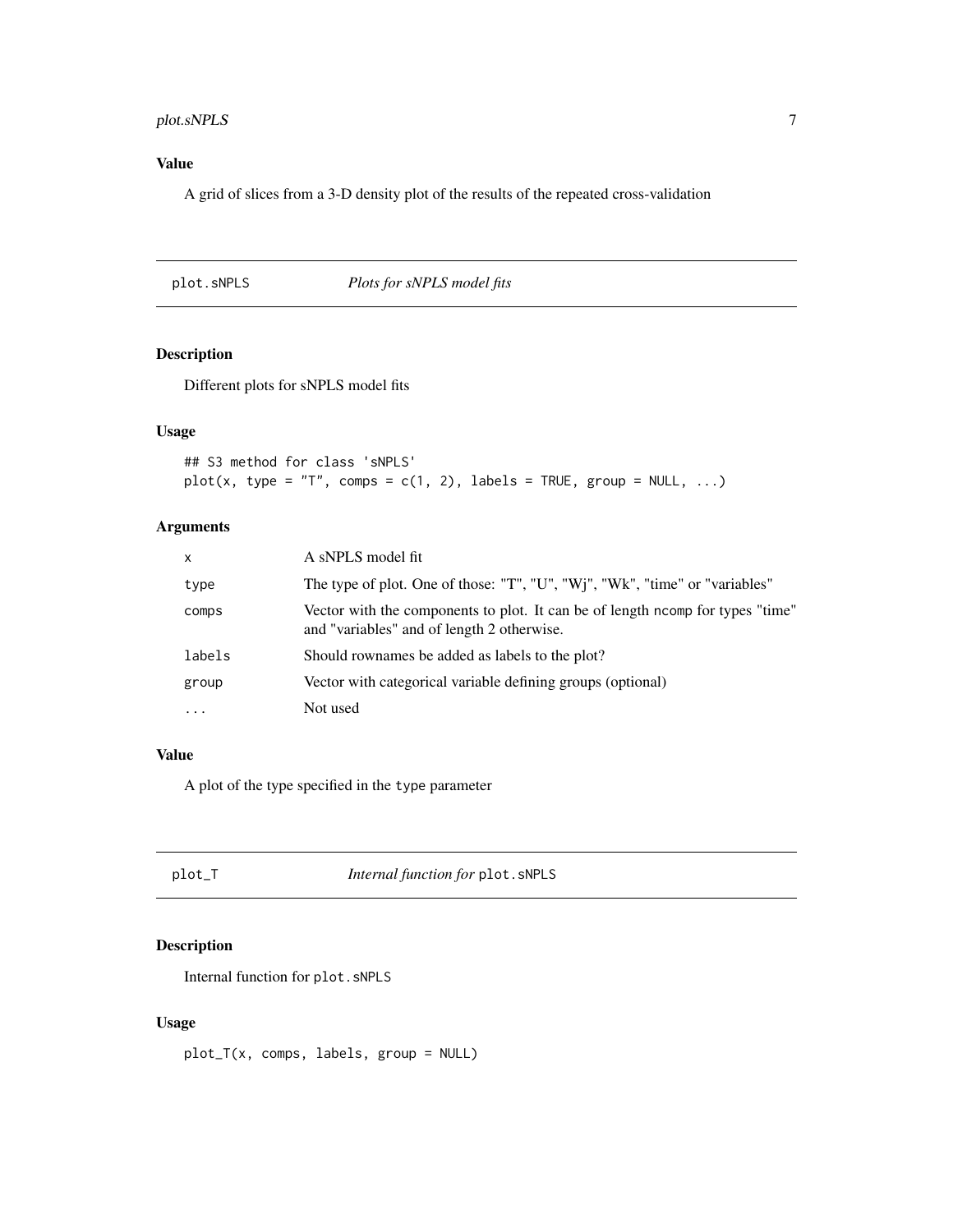<span id="page-7-0"></span>

| $\mathsf{x}$ | A sNPLS model fit                                  |
|--------------|----------------------------------------------------|
| comps        | A vector of length two with the components to plot |
| labels       | Should rownames be added as labels to the plot?    |
| group        | Vector with categorical variable defining groups   |

## Value

A plot of the T matrix of a sNPLS model fit

plot\_time *Internal function for* plot.sNPLS

## Description

Internal function for plot.sNPLS

## Usage

plot\_time(x, comps)

## Arguments

|       | A sNPLS model fit                    |
|-------|--------------------------------------|
| comps | A vector with the components to plot |

#### Value

A plot of Wk coefficients for each component

plot\_U *Internal function for* plot.sNPLS

## Description

Internal function for plot.sNPLS

## Usage

plot\_U(x, comps, labels, group = NULL)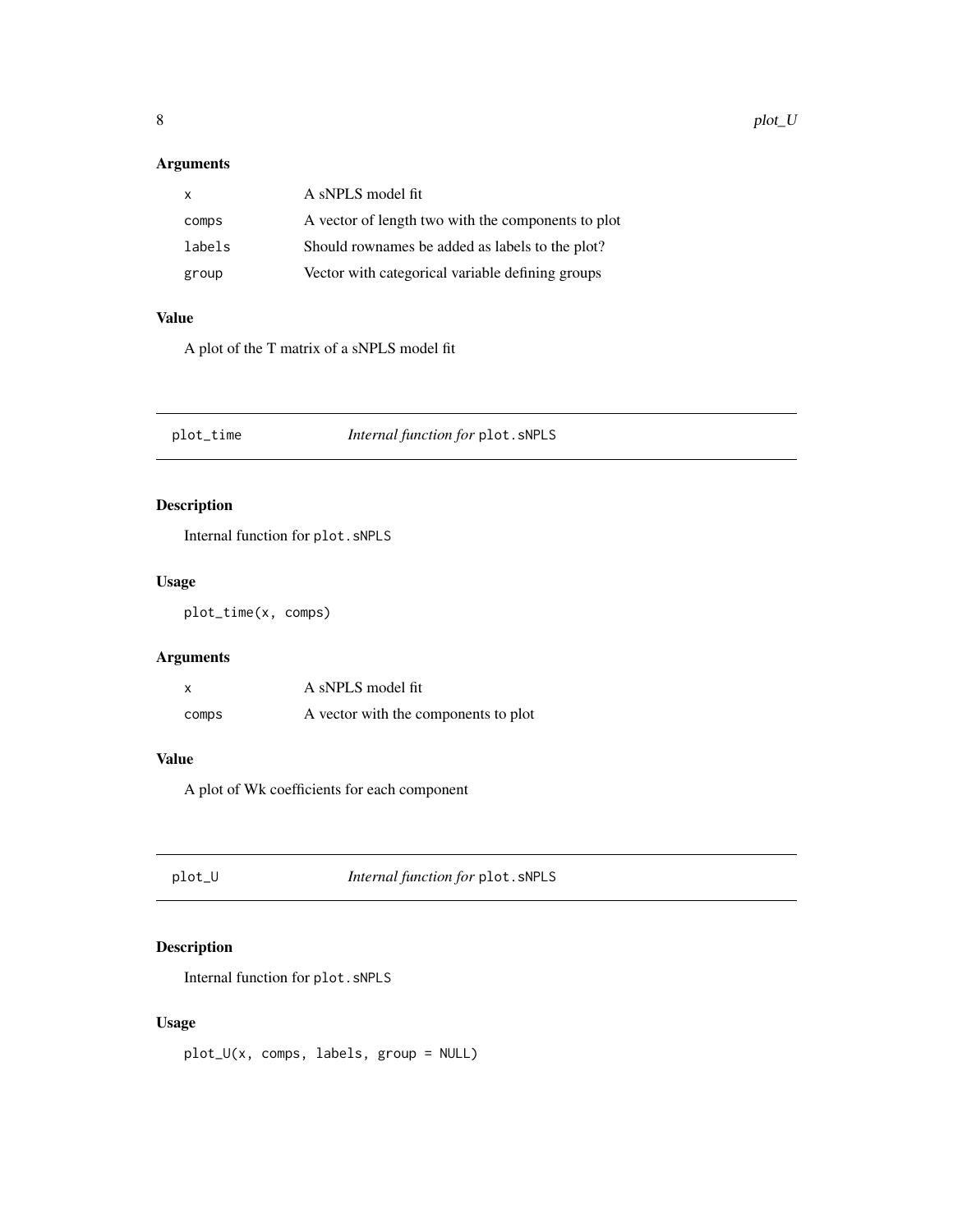## <span id="page-8-0"></span>plot\_variables 9

## Arguments

| X.     | A sNPLS model fit                                  |
|--------|----------------------------------------------------|
| comps  | A vector of length two with the components to plot |
| labels | Should rownames be added as labels to the plot?    |
| group  | Vector with categorical variable defining groups   |

## Value

A plot of the U matrix of a sNPLS model fit

plot\_variables *Internal function for* plot.sNPLS

## Description

Internal function for plot.sNPLS

## Usage

plot\_variables(x, comps)

## Arguments

|       | A sNPLS model fit                    |
|-------|--------------------------------------|
| comps | A vector with the components to plot |

#### Value

A plot of Wj coefficients for each component

plot\_Wj *Internal function for* plot.sNPLS

## Description

Internal function for plot.sNPLS

## Usage

plot\_Wj(x, comps, labels)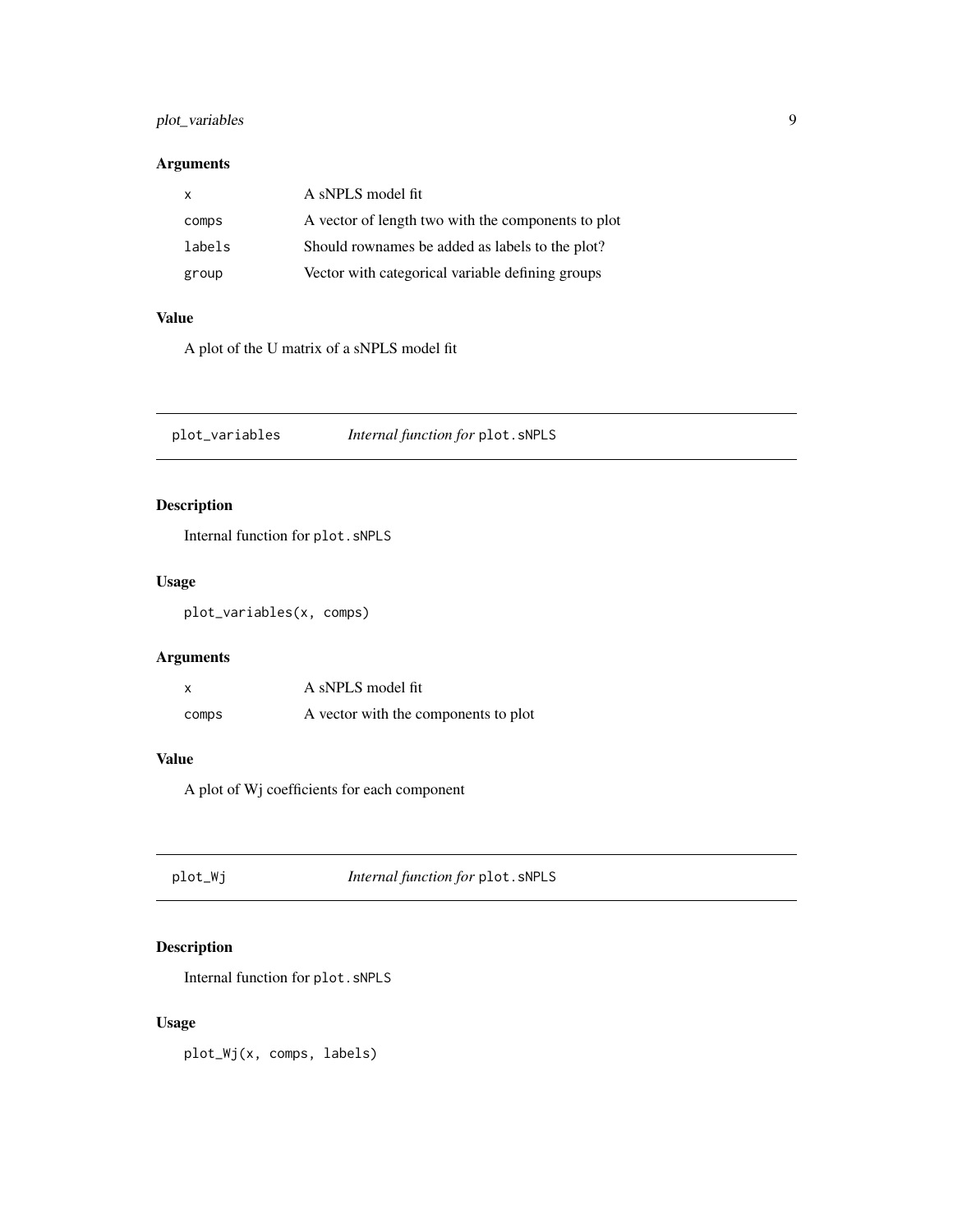<span id="page-9-0"></span>

| $\mathbf{x}$ | A sNPLS model fit                                  |
|--------------|----------------------------------------------------|
| comps        | A vector of length two with the components to plot |
| labels       | Should rownames be added as labels to the plot?    |

## Value

A plot of Wj coefficients

plot\_Wk *Internal function for* plot.sNPLS

## Description

Internal function for plot.sNPLS

## Usage

plot\_Wk(x, comps, labels)

## Arguments

| X      | A sNPLS model fit                                  |
|--------|----------------------------------------------------|
| comps  | A vector of length two with the components to plot |
| labels | Should rownames be added as labels to the plot?    |

#### Value

A plot of the Wk coefficients

predict.sNPLS *Predict for sNPLS models*

## Description

Predict function for sNPLS models

```
## S3 method for class 'sNPLS'
predict(object, newX, rescale = TRUE, ...)
```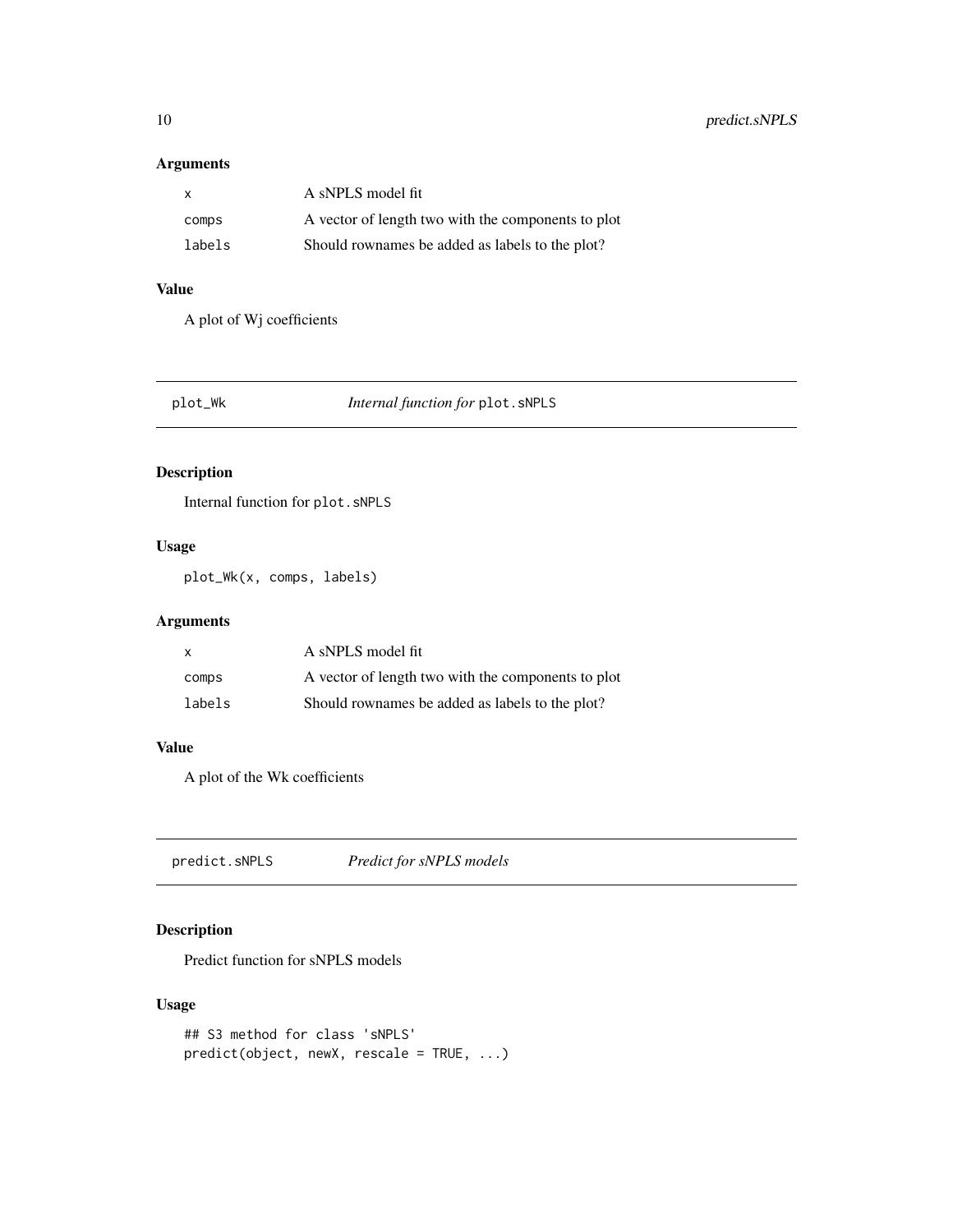#### <span id="page-10-0"></span>repeat\_cv 11

## Arguments

| object  | A sNPLS model fit                                        |
|---------|----------------------------------------------------------|
| newX    | A three-way array containing the new data                |
| rescale | Should the prediction be rescaled to the original scale? |
| .       | Further arguments passed to predict                      |

## Value

A matrix with the predictions

repeat\_cv *Repeated cross-validation for sNPLS models*

## Description

Performs repeated cross-validatiodn and represents results in a plot

## Usage

```
repeat_cv(
 X_npls,
 Y_npls,
 ncomp = 1:3,
  samples = 20,
 keepJ = NULL,
 keepK = NULL,
 nfold = 10,times = 30,
 parallel = TRUE,
 method = "sNPLS",
  ...
)
```
## Arguments

| X_npls  | A three-way array containing the predictors.                                                   |
|---------|------------------------------------------------------------------------------------------------|
| Y_npls  | A matrix containing the response.                                                              |
| ncomp   | A vector with the different number of components to test                                       |
| samples | Number of samples for performing random search in continuous thresholding                      |
| keepJ   | A vector with the different number of selected variables to test in discrete thresh-<br>olding |
| keepK   | A vector with the different number of selected 'times' to test in discrete thresh-<br>olding   |
| nfold   | Number of folds for the cross-validation                                                       |
|         |                                                                                                |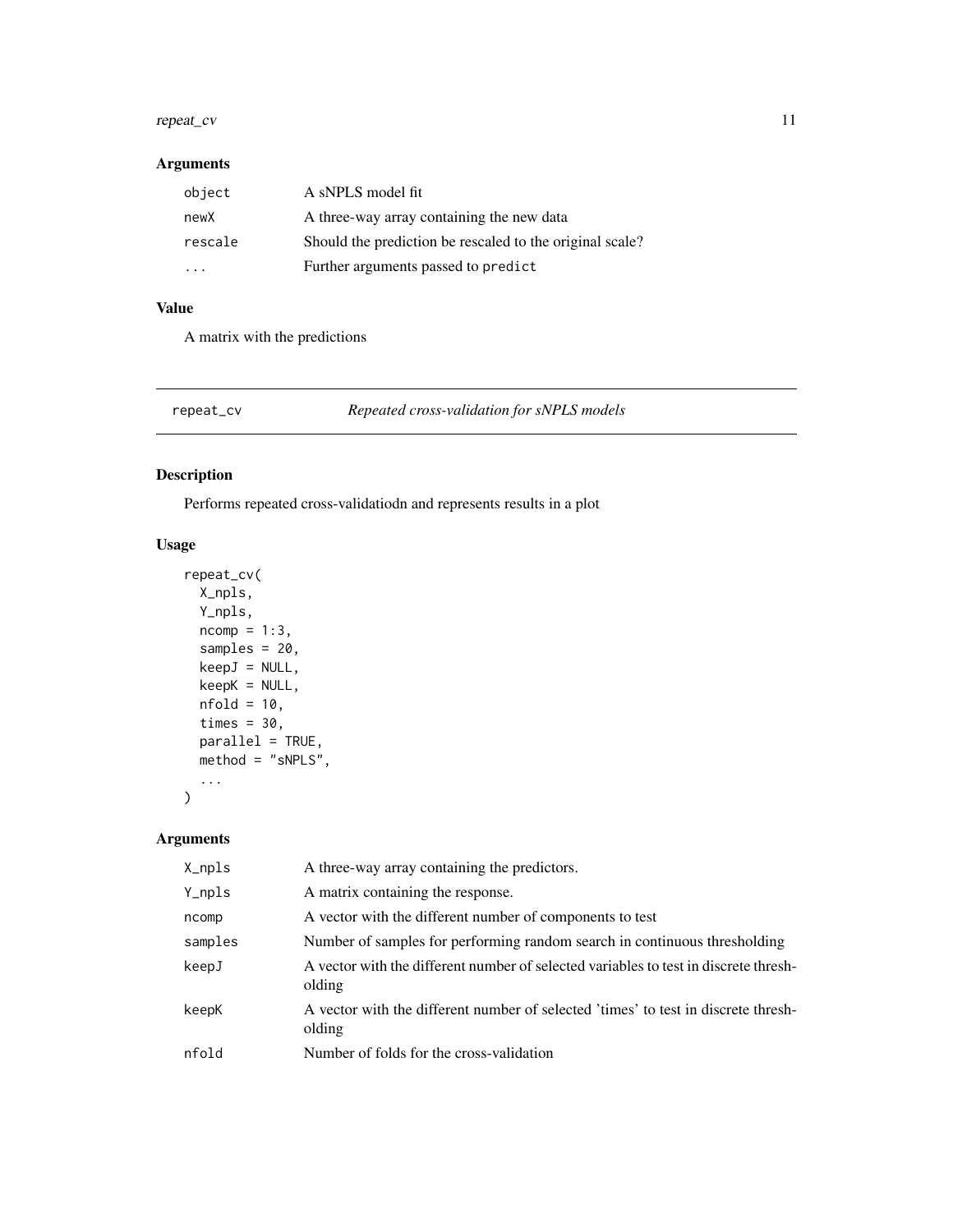<span id="page-11-0"></span>

| times    | Number of repetitions of the cross-validation                                                  |
|----------|------------------------------------------------------------------------------------------------|
| parallel | Should the computations be performed in parallel? Set up strategy first with<br>future::plan() |
| method   | Select between sNPLS, sNPLS-SR or sNPLS-VIP                                                    |
| .        | Further arguments passed to cv snpls                                                           |

## Value

A density plot with the results of the cross-validation and an (invisible) data.frame with these results

## Rmatrix *R-matrix from a sNPLS model fit*

## Description

Builds the R-matrix from a sNPLS model fit

#### Usage

Rmatrix(x)

## Arguments

x A sNPLS model obtained from sNPLS

## Value

Returns the R-matrix of the model, needed to compute the coefficients

sNPLS *Fit a sNPLS model*

## Description

Fits a N-PLS regression model imposing sparsity on wj and wk matrices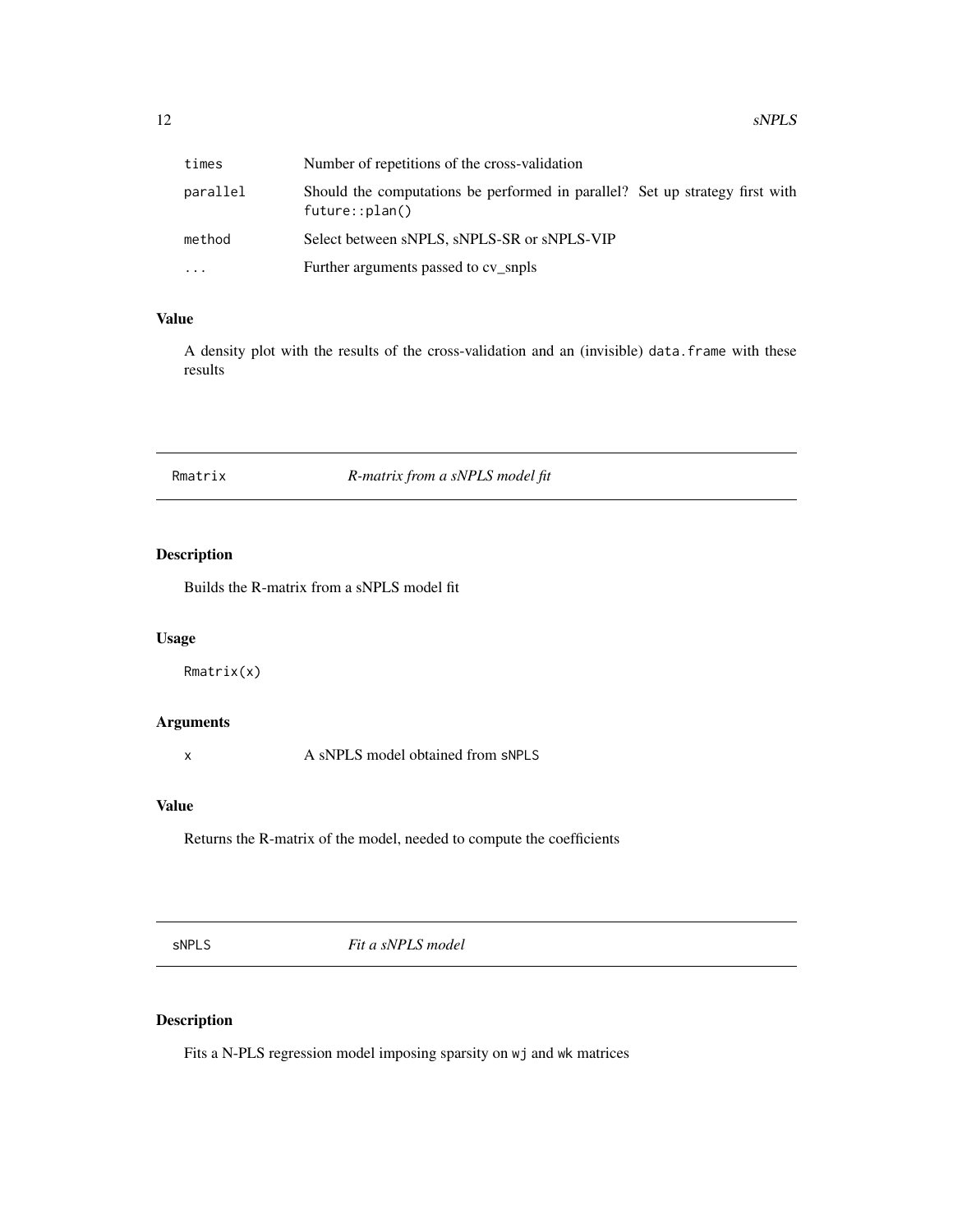#### $sNPLS$  13

## Usage

```
sNPLS(
 XN,
  Y,
  ncomp = 2,
  threshold_j = 0.5,
  threshold_k = 0.5,
 keepJ = NULL,
 keepK = NULL,
  scale.X = TRUE,center.X = TRUE,scale.Y = TRUE,
 center.Y = TRUE,conver = 1e-16,
 max.iteration = 10000,
 silent = F,
 method = "sNPLS"
\mathcal{L}
```
## Arguments

| XN            | A three-way array containing the predictors.                                                                                                 |
|---------------|----------------------------------------------------------------------------------------------------------------------------------------------|
| Υ             | A matrix containing the response.                                                                                                            |
| ncomp         | Number of components in the projection                                                                                                       |
| threshold_j   | Threshold value on W <sub>1</sub> . Scaled between $[0, 1)$                                                                                  |
| threshold_k   | Threshold value on Wk. scaled between $[0, 1)$                                                                                               |
| keepJ         | Number of variables to keep for each component, ignored if threshold_j is pro-<br>vided                                                      |
| keepK         | Number of 'times' to keep for each component, ignored if threshold_k is pro-<br>vided                                                        |
| scale.X       | Perform unit variance scaling on X?                                                                                                          |
| center.X      | Perform mean centering on X?                                                                                                                 |
| scale.Y       | Perform unit variance scaling on Y?                                                                                                          |
| center.Y      | Perform mean centering on Y?                                                                                                                 |
| conver        | Convergence criterion                                                                                                                        |
| max.iteration | Maximum number of iterations                                                                                                                 |
| silent        | Show output?                                                                                                                                 |
| method        | Select between L1 penalization (sNPLS), variable selection with Selectivity Ra-<br>tio (sNPLS-SR) or variable selection with VIP (sNPLS-VIP) |

#### Value

A fitted sNPLS model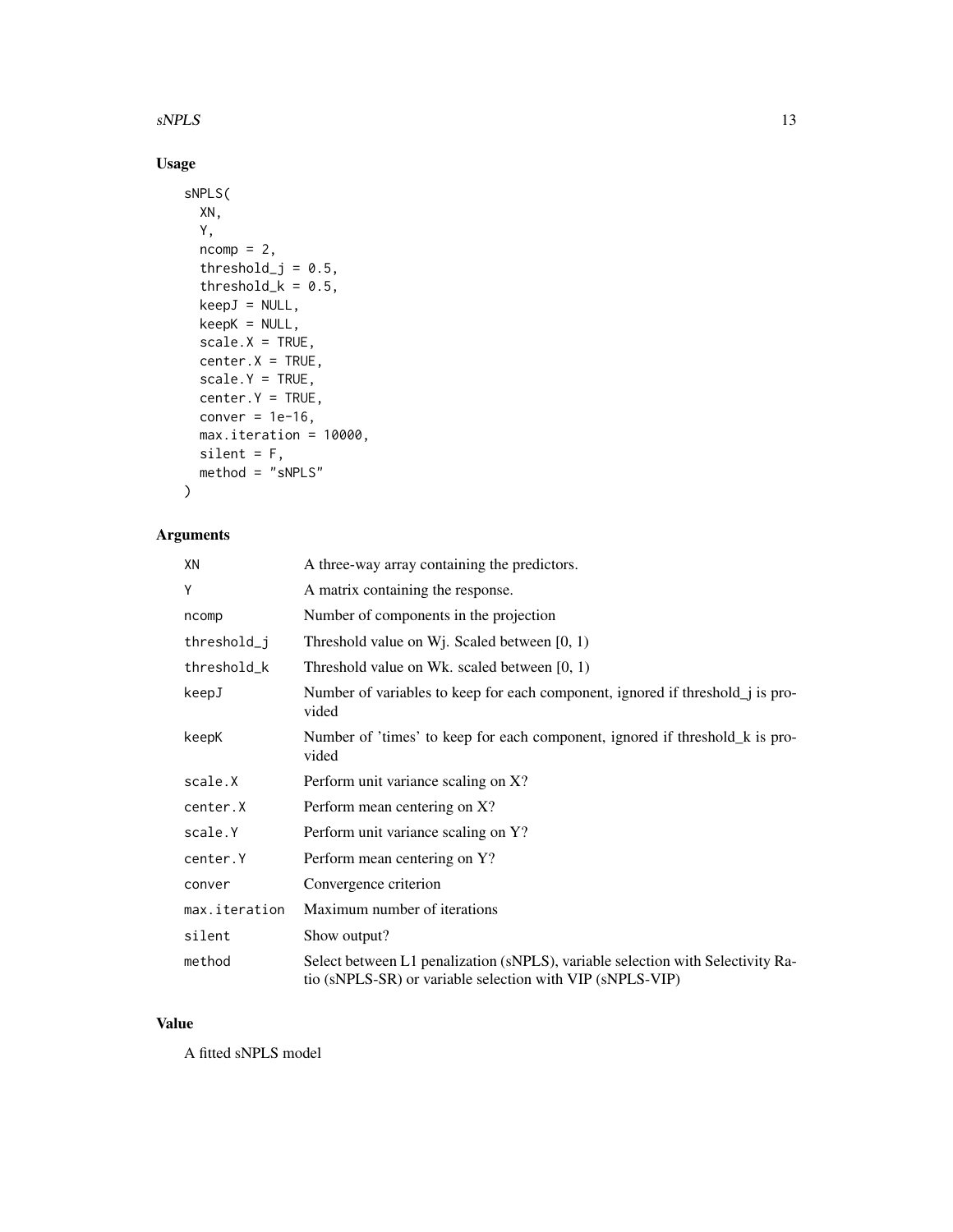#### <span id="page-13-0"></span>References

C. A. Andersson and R. Bro. The N-way Toolbox for MATLAB Chemometrics & Intelligent Laboratory Systems. 52 (1):1-4, 2000.

Hervas, D. Prats-Montalban, J. M., Garcia-Cañaveras, J. C., Lahoz, A., & Ferrer, A. (2019). Sparse N-way partial least squares by L1-penalization. Chemometrics and Intelligent Laboratory Systems, 185, 85-91.

#### Examples

```
X_npls<-array(rpois(7500, 10), dim=c(50, 50, 3))
Y_npls <- matrix(2+0.4*X_npls[,5,1]+0.7*X_npls[,10,1]-0.9*X_npls[,15,1]+
0.6*X_npls[,20,1]- 0.5*X_npls[,25,1]+rnorm(50), ncol=1)
#Discrete thresholding
fit <- sNPLS(X_npls, Y_npls, ncomp=3, keepJ = rep(2,3), keepK = rep(1,3))
#Continuous thresholding
fit2 <- sNPLS(X_npls, Y_npls, ncomp=3, threshold_j=0.5, threshold_k=0.5)
#USe sNPLS-SR method
fit3 <- sNPLS(X_npls, Y_npls, ncomp=3, threshold_j=0.5, threshold_k=0.5, method="sNPLS-SR")
```
SR *Compute Selectivity Ratio for a sNPLS model*

#### Description

Estimates Selectivity Ratio for the different components of a sNPLS model fit

#### Usage

SR(model)

#### Arguments

model A sNPLS model

#### Value

A list of data.frames, each of them including the computed Selectivity Ratios for each variable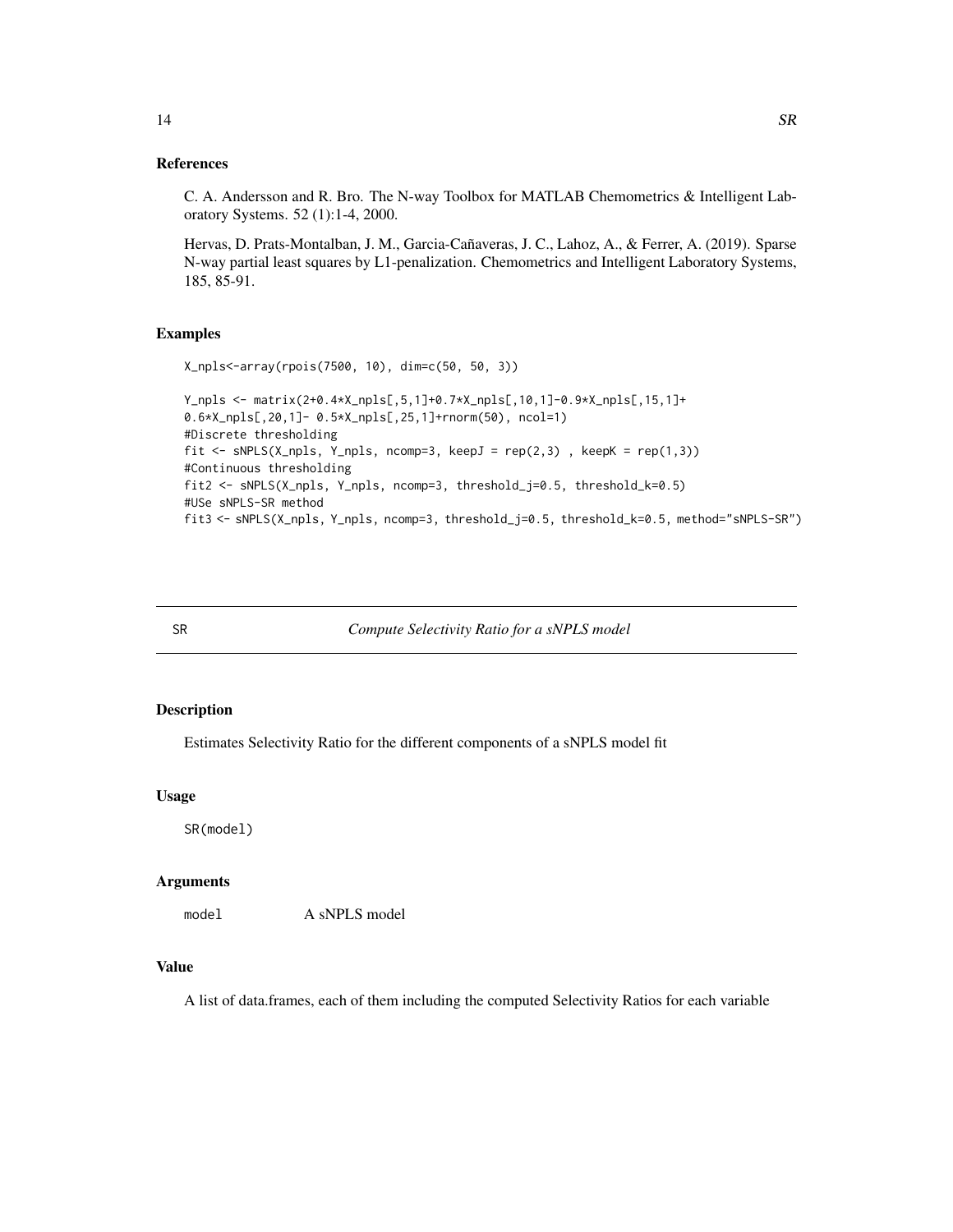<span id="page-14-0"></span>summary.sNPLS *Summary for sNPLS models*

## Description

Summary of a sNPLS model fit

## Usage

## S3 method for class 'sNPLS' summary(object, ...)

## Arguments

| object   | A sNPLS object                              |
|----------|---------------------------------------------|
| $\cdots$ | Further arguments passed to summary.default |

## Value

A summary inclunding number of components, squared error and coefficients of the fitted model

unfold3w *Unfolding of three-way arrays*

## Description

Unfolds a three-way array into a matrix

#### Usage

unfold3w(x)

#### Arguments

x A three-way array

## Value

Returns a matrix with dimensions  $dim(x)[1] \times dim(x)[2] \times dim(x([3]))$